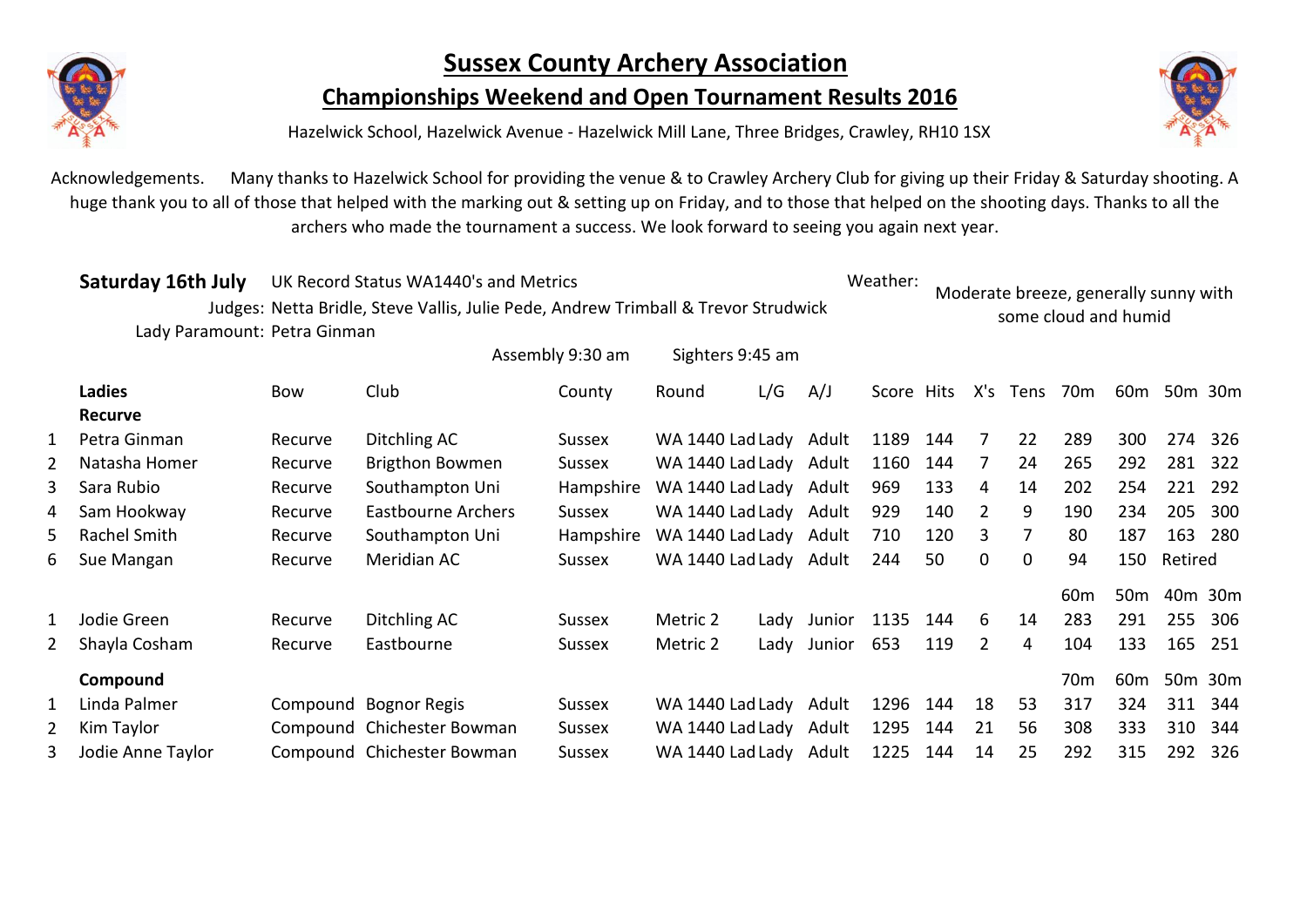|              | Longbow                   |            |                            |               |                        |     |                  |            |     |                |                | 70 <sub>m</sub> | 60 <sub>m</sub> |     | 50m 30m |
|--------------|---------------------------|------------|----------------------------|---------------|------------------------|-----|------------------|------------|-----|----------------|----------------|-----------------|-----------------|-----|---------|
| 1            | Karen Homewood            | Longbow    | <b>Friars Gate Archers</b> | <b>Sussex</b> | WA 1440 Lad Lady Adult |     |                  | 538        | 98  | $\mathbf{1}$   | 4              | 96              | 147             | 83  | 212     |
| 2            | Mandy Linn                | Longbow    | Chichester Bowman          | <b>Sussex</b> | WA 1440 Lad Lady Adult |     |                  | 521        | 110 | $\mathbf{1}$   | $\mathbf{1}$   | 109             | 143             | 71  | 198     |
| 3            | Julie Arthur              | Longbow    | <b>Eastbourne Archers</b>  | <b>Sussex</b> | WA 1440 Lad Lady Adult |     |                  | 516        | 103 | $\mathbf 0$    | 3              | 121             | 109             | 86  | 200     |
| 4            | Sabina Browne             | Longbow    | Royal Richmond             | Surrey        | WA 1440 Lad Lady Adult |     |                  | 425        | 96  | $\Omega$       | 3              | 79              | 95              | 102 | 149     |
|              | <b>Barebow</b>            |            |                            |               |                        |     |                  |            |     |                |                |                 |                 |     |         |
| $\mathbf{1}$ | Diane Pople               | Barebow    | Sevenoaks                  | Kent          | WA 1440 Lad Lady       |     | Adult            | 528        | 101 | $\mathbf 0$    | $\overline{2}$ | 82              | 135             | 101 | 210     |
|              | Gents                     | <b>Bow</b> | Club                       | County        | Round                  | L/G | A/J              | Score Hits |     | X's            | Tens           | 90 <sub>m</sub> | 70 <sub>m</sub> |     | 50m 30m |
|              | <b>Recurve</b>            |            |                            |               |                        |     |                  |            |     |                |                |                 |                 |     |         |
| $\mathbf{1}$ | Gergo Deak                | Recurve    | COAC                       | <b>Sussex</b> | WA 1440 Ger Gent Adult |     |                  | 1236       | 143 | 13             | 24             | 258             | 322             | 310 | 346     |
| 2            | Ryan Holden               | Recurve    | Thanet AC                  | Kent          | WA 1440 Ger Gent Adult |     |                  | 1179       | 144 | 8              | 23             | 259             | 304             | 286 | 330     |
| 3            | Harry McKeown             | Recurve    | Nonsuch Bowmen             | Surrey        | WA 1440 Ger Gent Adult |     |                  | 1156       | 143 | 15             | 34             | 251             | 281             | 291 | 333     |
| 4            | Jamie Vos                 | Recurve    | Sevenoaks AC               | Kent          | WA 1440 Ger Gent Adult |     |                  | 1132       | 143 | 7              | 13             | 254             | 255             | 295 | 328     |
| 5            | <b>Terry Kennard</b>      | Recurve    | <b>Worthing AC</b>         | <b>Sussex</b> | WA 1440 Ger Gent Adult |     |                  | 1128       | 144 | 9              | 19             | 248             | 267             | 276 | 337     |
| 6            | <b>Ben Green</b>          | Recurve    | Ditchling AC               | <b>Sussex</b> | WA 1440 Ger Gent Adult |     |                  | 1125       | 143 | $\overline{2}$ | 16             | 241             | 284             | 274 | 326     |
| 7            | <b>David Coates</b>       | Recurve    | <b>Chichester Bowmen</b>   | <b>Sussex</b> | WA 1440 Ger Gent Adult |     |                  | 1103       | 142 | 9              | 22             | 226             | 277             | 273 | 327     |
| 8            | <b>Graeme Higgs</b>       | Recurve    | <b>Farnham Archers</b>     | Surrey        | WA 1440 Ger Gent Adult |     |                  | 1103       | 141 | 10             | 10             | 249             | 272             | 269 | 313     |
| 9            | Paul Taylor               | Recurve    | Chichester Bowmen          | <b>Sussex</b> | WA 1440 Ger Gent Adult |     |                  | 1026       | 139 | 6              | $\overline{7}$ | 216             | 253             | 265 | 292     |
| 10           | Lloyd Fletcher            | Recurve    | Southampton Uni            | Hampshire     | WA 1440 Ger Gent Adult |     |                  | 1013       | 141 | 6              | 13             | 185             | 268             | 248 | 312     |
| 11           | Martin Klinkert           | Recurve    | High Weald                 | <b>Sussex</b> | WA 1440 Ger Gent Adult |     |                  | 992        | 141 | 4              | 8              | 204             | 252             | 249 | 287     |
| 12           | Danny Hickman             | Recurve    | <b>Gravesend Archers</b>   | Kent          | WA 1440 Ger Gent Adult |     |                  | 979        | 143 | 5              | 12             | 177             | 253             | 243 | 306     |
| 13           | Paul Wood                 | Recurve    | Crawley AC                 | <b>Sussex</b> | WA 1440 Ger Gent Adult |     |                  | 885        | 139 | 4              | 4              | 178             | 232             | 202 | 273     |
| 14           | <b>Keith Cross</b>        | Recurve    | Crawley AC                 | <b>Sussex</b> | WA 1440 Ger Gent Adult |     |                  | 853        | 137 | 3              | 15             | 121             | 202             | 214 | 316     |
| 15           | <b>Errol Barnett</b>      | Recurve    | <b>Fox Archers</b>         | Kent          | WA 1440 Ger Gent Adult |     |                  | 825        | 133 | 4              | 8              | 153             | 198             | 193 | 281     |
| 16           | James Strudwick           | Recurve    | Crawley AC                 | <b>Sussex</b> | WA 1440 Ger Gent Adult |     |                  | 704        | 114 | $\mathbf{1}$   | 7              | 97              | 217             | 197 | 193     |
|              |                           |            |                            |               |                        |     |                  |            |     |                |                | 70 <sub>m</sub> | 60 <sub>m</sub> |     | 50m 30m |
| $\mathbf{1}$ | <b>Chirstopher Cooper</b> | Recurve    | <b>Hellingly Archers</b>   | <b>Sussex</b> | Metric 1               |     | Gent Junior      | 1197       | 144 | 3              | 28             | 292             | 313             | 279 | 313     |
|              |                           |            |                            |               |                        |     |                  |            |     |                |                | 60 <sub>m</sub> | 50 <sub>m</sub> |     | 40m 30m |
| $\mathbf{1}$ | Tom Marchant              | Recurve    | Crawley                    | <b>Sussex</b> | Metric 2               |     | Gent Junior 1029 |            | 144 | 3              | 13             | 229             | 257             | 250 | 293     |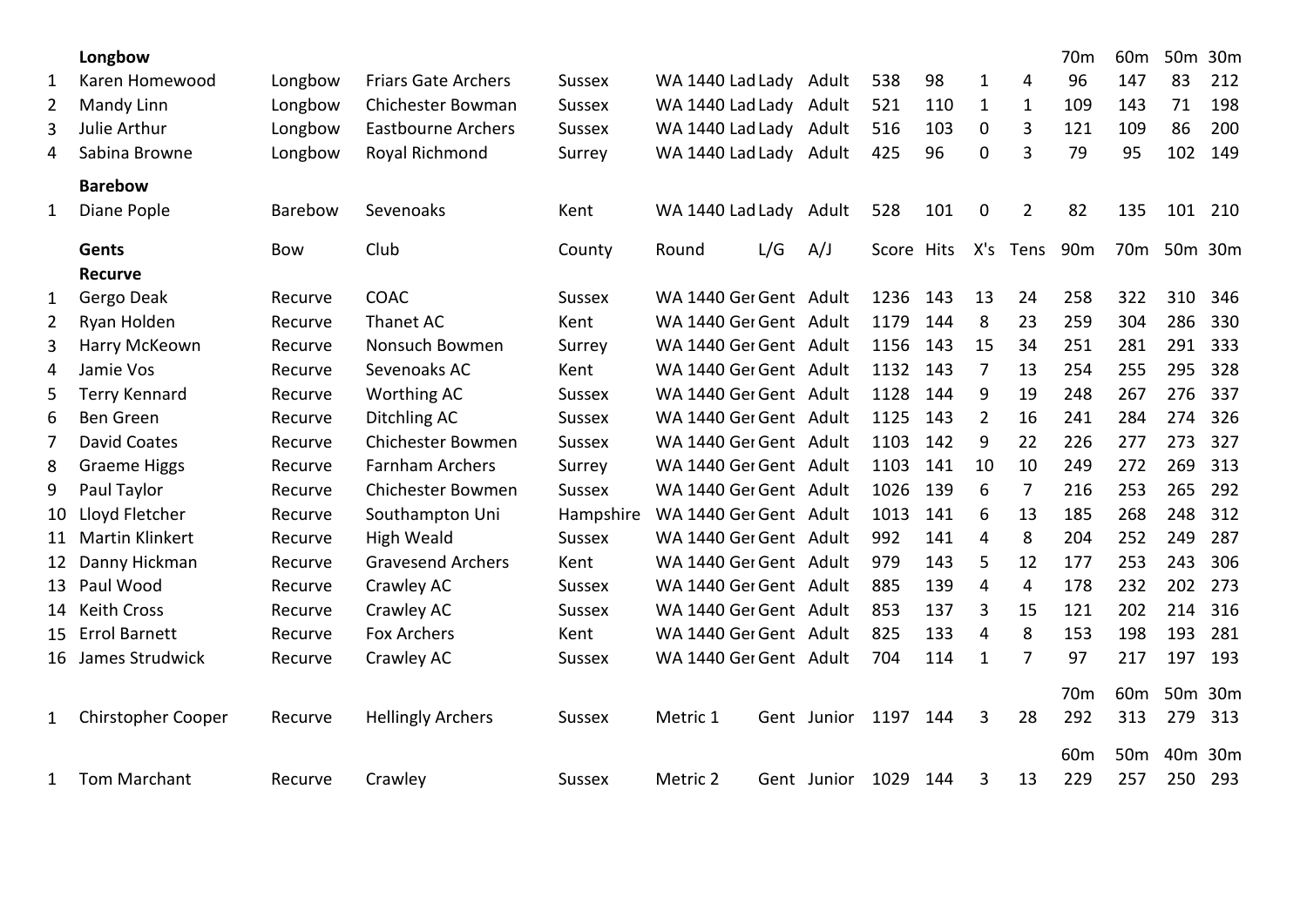|   | Compound               |                  |                            |               |                        |             |      |     |              |              | 90 <sub>m</sub> | 70m             | 50m 30m |     |
|---|------------------------|------------------|----------------------------|---------------|------------------------|-------------|------|-----|--------------|--------------|-----------------|-----------------|---------|-----|
| 1 | Daniel Allen           |                  | Compound Chichester Bowmen | <b>Sussex</b> | WA 1440 Ger Gent Adult |             | 1273 | 144 | 18           | 49           | 283             | 328             | 324     | 338 |
| 2 | <b>Mark Piercy</b>     |                  | Compound Plumpton Bowmen   | <b>Sussex</b> | WA 1440 Ger Gent Adult |             | 1264 | 144 | 23           | 25           | 304             | 307             | 305     | 348 |
| 3 | <b>Tom Reed</b>        |                  | Compound Southampton Uni   | Hampshire     | WA 1440 Ger Gent Adult |             | 1230 | 144 | 8            | 18           | 279             | 305             | 308     | 338 |
| 4 | John Marchant          |                  | Compound Crawley AC        | <b>Sussex</b> | WA 1440 Ger Gent Adult |             | 1224 | 144 | 18           | 25           | 271             | 317             | 298     | 338 |
| 5 | <b>Steve Goodall</b>   |                  | Compound Crawley AC        | <b>Sussex</b> | WA 1440 Ger Gent Adult |             | 1223 | 144 | 13           | 41           | 267             | 311             | 301     | 344 |
| 6 | Pete Mann              | Compound THWAC   |                            | Sussex        | WA 1440 Ger Gent Adult |             | 1219 | 144 | 14           | 35           | 266             | 309             | 303     | 341 |
|   | Did not shoot:         |                  |                            |               |                        |             |      |     |              |              |                 |                 |         |     |
| 1 | John Cunnington        |                  | Compound Blind Veterans    | <b>Sussex</b> | V.I. 1440              | Gent Adult  | 1128 | 144 | 3            | 18           | 247             | 284             | 288     | 309 |
|   |                        |                  |                            |               |                        |             |      |     |              |              | 90 <sub>m</sub> | 70 <sub>m</sub> | 50m 30m |     |
| 1 | Kurtis Nottingham      |                  | Compound Plumpton Bowmen   | Sussex        | WA 1440 Ger Gent Adult |             | 1154 | 144 | 4            | 18           | 264             | 297             | 272     | 321 |
|   |                        |                  |                            |               |                        |             |      |     |              |              | 60 <sub>m</sub> | 50 <sub>m</sub> | 40m 30m |     |
| 1 | Nathan Thomas          |                  | Compound Worthing AC       | <b>Sussex</b> | Metric 2               | Gent Junior | 1355 | 144 | 25           | 73           | 328             | 334             | 342     | 351 |
|   | Did not shoot:         | Jack Legan       |                            |               |                        |             |      |     |              |              |                 |                 |         |     |
|   |                        |                  |                            |               |                        |             |      |     |              |              | 50 <sub>m</sub> | 40 <sub>m</sub> | 30m 20m |     |
| 1 | Joe Marchant           | Compound Crawley |                            | Sussex        | Metric 3               | Gent Junior | 1279 | 143 | 8            | 34           | 310             | 311             | 315     | 343 |
|   | Longbow                |                  |                            |               |                        |             |      |     |              |              | 90 <sub>m</sub> | 70 <sub>m</sub> | 50m 30m |     |
| 1 | <b>Chris Ellis</b>     | Longbow          | High Weald                 | <b>Sussex</b> | WA 1440 Ger Gent Adult |             | 653  | 115 | $\mathbf{0}$ | 6            | 76              | 163             | 171     | 243 |
| 2 | <b>Paul Gardner</b>    | Longbow          | Warlingham AC              | Surrey        | WA 1440 Ger Gent Adult |             | 581  | 102 | $\mathbf{1}$ | 3            | 81              | 134             | 126     | 240 |
| 3 | Andrew Murray-Playfair | Longbow          | Royal Richmond             | Surrey        | WA 1440 Ger Gent Adult |             | 549  | 101 | $\mathbf{1}$ | 6            | 85              | 130             | 112     | 222 |
| 4 | Phil Reay              | Longbow          | Wasps                      | <b>Sussex</b> | WA 1440 Ger Gent Adult |             | 531  | 96  | 1            | 3            | 40              | 144             | 126     | 221 |
| 5 | Alan Smith             | Longbow          | Newhaven AC                | <b>Sussex</b> | WA 1440 Ger Gent Adult |             | 527  | 96  | $\mathbf{1}$ | $\mathbf{1}$ | 38              | 120             | 133     | 236 |
| 6 | <b>Graham Merritt</b>  | Longbow          | Eastbourne                 | <b>Sussex</b> | WA 1440 Ger Gent Adult |             | 501  | 103 | 3            | 5            | 62              | 101             | 130     | 208 |
|   | Alf Kershaw            | Longbow          |                            | Kent          | WA 1440 Ger Gent Adult |             | 333  | 71  | 0            | 2            | 34              | 64              | 78      | 157 |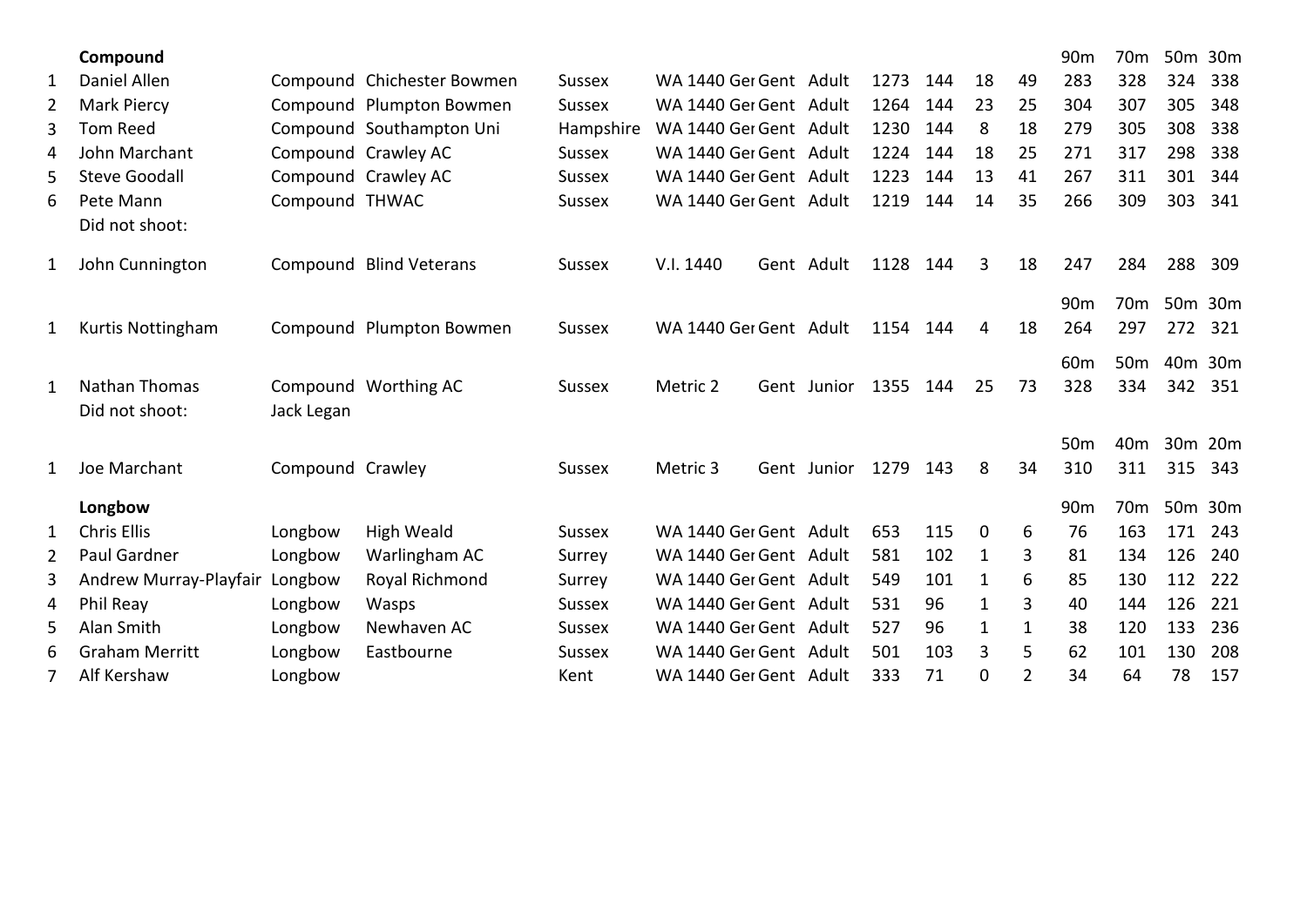|   | <b>Barebow</b>         |                |                            |               |                        |     |             |            |     |                |          | 90 <sub>m</sub> | 70 <sub>m</sub> |         | 50m 30m |
|---|------------------------|----------------|----------------------------|---------------|------------------------|-----|-------------|------------|-----|----------------|----------|-----------------|-----------------|---------|---------|
| 1 | <b>Herbert Tatnell</b> | Barebow        | Newhaven AC                | <b>Sussex</b> | WA 1440 Ger Gent Adult |     |             | 892        | 140 | $\overline{2}$ | 4        | 163             | 206             | 240     | 283     |
| 2 | <b>Spider Coles</b>    | <b>Barebow</b> | Tonbridge                  | Kent          | WA 1440 Ger Gent Adult |     |             | 879        | 139 | 4              | 6        | 161             | 242             | 180     | 296     |
| 3 | Iain Cadle             | Barebow        | Ditchling AC               | Sussex        | WA 1440 Ger Gent Adult |     |             | 811        | 129 | 1              | 7        | 140             | 198             | 208     | 265     |
|   |                        |                |                            |               |                        |     |             |            |     |                |          | 70 <sub>m</sub> | 60 <sub>m</sub> |         | 50m 30m |
|   | 1 Jared Tong           | Barebow        | <b>CMO</b>                 | Surrey        | Metric 1               |     | Gent Junior | 1012       | 140 | $\overline{2}$ | 10       | 213             | 280             | 241     | 278     |
|   |                        |                |                            |               |                        |     |             |            |     |                |          | 40 <sub>m</sub> | 30 <sub>m</sub> | 20m 10m |         |
| 1 | Alfie Richards         | Barebow        | <b>Hellingly Archers</b>   | <b>Sussex</b> | Metric 4               |     | Gent Junior | 913        | 137 | 4              | 17       | 168             | 218             | 215     | 312     |
|   |                        |                |                            |               |                        |     |             |            |     |                |          |                 |                 |         |         |
|   | <b>Sussex Teams</b>    |                |                            |               |                        |     |             |            |     |                |          |                 |                 |         |         |
|   | Name                   | Bow            | Club                       | County        | Round                  | L/G | A/J         | Score Hits |     |                | X's Tens |                 |                 |         |         |
|   | Recurve                |                |                            |               |                        |     |             |            |     |                |          |                 |                 |         |         |
|   | Ben Green              | Recurve        | Ditchling AC               | Sussex        | WA 1440 Ger Gent Adult |     |             | 1125       | 143 | 2              | 16       |                 |                 |         |         |
|   | Petra Ginman           | Recurve        | Ditchling AC               | <b>Sussex</b> | WA 1440 Lad Lady Adult |     |             | 1189       | 144 | 7              | 22       |                 |                 |         |         |
|   |                        |                |                            |               |                        |     |             | 2314       |     |                |          |                 |                 |         |         |
|   | Daniel Allen           |                | Compound Chichester Bowmen | <b>Sussex</b> | WA 1440 Ger Gent Adult |     |             | 1273       | 144 | 18             | 49       |                 |                 |         |         |
|   | Kim Taylor             |                | Compound Chichester Bowman | <b>Sussex</b> | WA 1440 Lad Lady Adult |     |             | 1295       | 144 | 21             | 56       |                 |                 |         |         |
|   |                        |                |                            |               |                        |     |             | 2568       |     |                |          |                 |                 |         |         |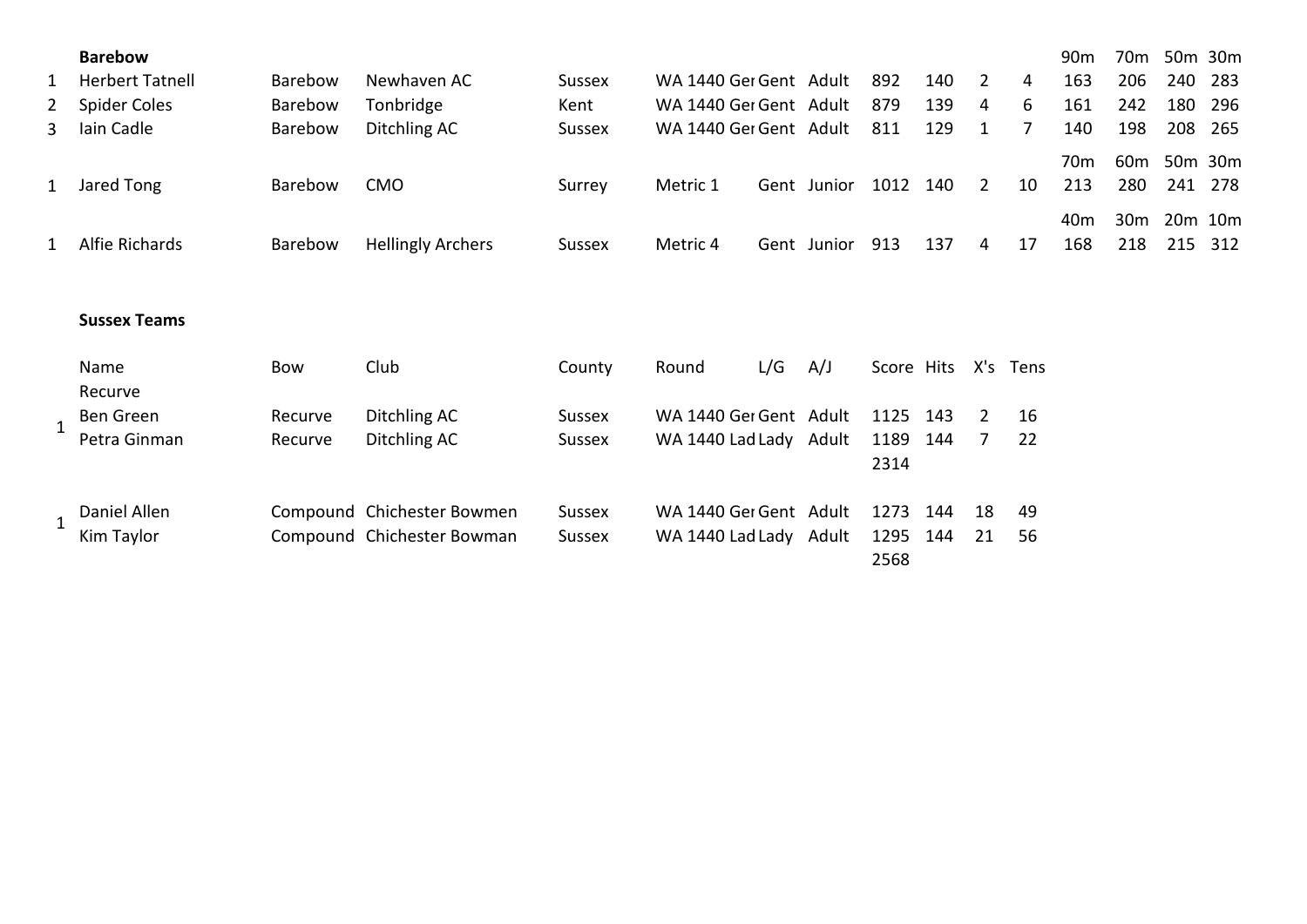## **Sunday 17th July** UK Record Status WA1440's and Metrics

## Weather:

Judges: Netta Bridle, Steve Vallis, Julie Pede, Andrew Trimball & Trevor Strudwick

Moderate breeze, generally sunny with some cloud and humid

Lady Paramount: Jean Ruby

|   |                           |                 |                                   | Assembly 9:30 am | Sighters 9:45 am                 |     |                      |            |     |              |              |                 |                 |                 |                 |
|---|---------------------------|-----------------|-----------------------------------|------------------|----------------------------------|-----|----------------------|------------|-----|--------------|--------------|-----------------|-----------------|-----------------|-----------------|
|   |                           | <b>Visitors</b> |                                   |                  |                                  |     |                      |            |     |              |              |                 |                 |                 |                 |
|   | Ladies                    | <b>Bow</b>      | Club                              | County           | Round                            | L/G | A/J                  | Score Hits |     |              | X's Tens 70m |                 |                 | 60m 50m 30m     |                 |
|   | <b>Recurve</b>            |                 |                                   |                  |                                  |     |                      |            |     |              |              |                 |                 |                 |                 |
| 1 | Sara Rubio                | Recurve         | Southampton Uni                   |                  | Hampshire WA 1440 Lad Lady Adult |     |                      | 1068       | 143 | 3            | 9            | 233             | 263             | 262             | 310             |
| 2 | <b>Rachel Smith</b>       | Recurve         | Southampton Uni                   |                  | Hampshire WA 1440 Lad Lady Adult |     |                      | 701        | 125 | $\mathbf{1}$ | 2            | 156             | 156             | 154             | 235             |
|   |                           |                 |                                   |                  |                                  |     |                      |            |     |              |              | 60 <sub>m</sub> | 50 <sub>m</sub> | 40 <sub>m</sub> | 30 <sub>m</sub> |
| 1 | Lara Moran                | Recurve         | Royal Richmond                    | Surrey           | Metric 2                         |     | Lady Junior 924      |            | 144 | $\mathbf{1}$ | 8            | 215             | 226             | 243             | 240             |
|   |                           |                 |                                   |                  |                                  |     |                      |            |     |              |              | 50 <sub>m</sub> | 40 <sub>m</sub> |                 | 30m 20m         |
| 1 | <b>Eleanor Cole</b>       | Recurve         | Royal Richmond                    | Surrey           | Metric 3                         |     | Lady Junior 1200 144 |            |     | 6            | 21           | 286             | 286             | 308             | 320             |
|   | Compound                  |                 |                                   |                  |                                  |     |                      |            |     |              |              | 70 <sub>m</sub> | 60 <sub>m</sub> |                 | 50m 30m         |
| 1 | <b>Brenda Godfrey</b>     |                 | Compound Whiteleaf Bowmen         | Surrey           | WA 1440 Lad Lady Adult           |     |                      | 1214 143   |     | 11           | 34           | 278             | 307             | 299             | 330             |
|   | <b>Barebow</b>            |                 |                                   |                  |                                  |     |                      |            |     |              |              | 70 <sub>m</sub> | 60 <sub>m</sub> |                 | 50m 30m         |
| 1 | Amie Williams             | Barebow         | Nonsuch Bowmen                    | Surrey           | WA 1440 Lad Lady Adult           |     |                      | 773        | 129 | 3            | 6            | 188             | 205             | 119             | 261             |
| 2 | Linda Skeet               | Barebow         | Nonsuch Bowmen                    | Surrey           | WA 1440 Lad Lady Adult           |     |                      | 665        | 118 | $\mathbf 0$  | 1            | 128             | 184             | 121             | 232             |
| 3 | Diane Pople               | Barebow         | Sevenoaks                         | Kent             | WA 1440 Lad Lady Adult           |     |                      | 463        | 97  | 0            | $\mathbf{1}$ | 85              | 90              | 116             | 172             |
|   | Gents                     | <b>Bow</b>      | Club                              | County           | Round                            | L/G | A/J                  | Score Hits |     | X's          | Tens         | 90 <sub>m</sub> | 70 <sub>m</sub> |                 | 50m 30m         |
|   | <b>Recurve</b>            |                 |                                   |                  |                                  |     |                      |            |     |              |              |                 |                 |                 |                 |
| 1 | Harry McKeown             | Recurve         | Nonsuch Bowmen                    | Surrey           | WA 1440 Ger Gent Adult           |     |                      | 1234       | 144 | 6            | 35           | 300             | 302             | 297             | 335             |
| 2 | Ryan Holden               | Recurve         | Thanet AC                         | Kent             | WA 1440 Ger Gent Adult           |     |                      | 1207       | 144 | 8            | 30           | 275             | 304             | 298             | 330             |
| 3 | <b>Richard FitzGerald</b> | Recurve         | Guildford AC                      | Surrey           | WA 1440 Ger Gent Adult           |     |                      | 1184       | 144 | 9            | 26           | 260             | 293             | 295             | 336             |
| 4 | Jamie Vos                 | Recurve         | Sevenoaks AC                      | Kent             | WA 1440 Ger Gent Adult           |     |                      | 1130       | 142 | 10           | 24           | 219             | 303             | 285             | 323             |
| 5 | <b>Graeme Higgs</b>       | Recurve         | <b>Farnham Archers</b>            | Surrey           | WA 1440 Ger Gent Adult           |     |                      | 1114       | 143 | 6            | 16           | 246             | 269             | 282             | 317             |
| 6 | <b>Andrew Marshall</b>    | Recurve         | <b>CMO Bowmen</b>                 | Surrey           | WA 1440 Ger Gent Adult           |     |                      | 1083       | 142 | 4            | 21           | 217             | 270             | 278             | 318             |
| 7 | Danny Hickman             | Recurve         | <b>Gravesend Archers</b>          | Kent             | WA 1440 Ger Gent Adult           |     |                      | 1005       | 143 | 3            | 12           | 202             | 267             | 253             | 283             |
| 8 | <b>Errol Barnett</b>      | Recurve         | Fox Archers                       | Kent             | WA 1440 Ger Gent Adult           |     |                      | 803        | 135 | 1            | 5            | 163             | 194             | 186             | 260             |
|   | Did not shoot:            |                 | Richard Parker & Darren Kilmister |                  |                                  |     |                      |            |     |              |              |                 |                 |                 |                 |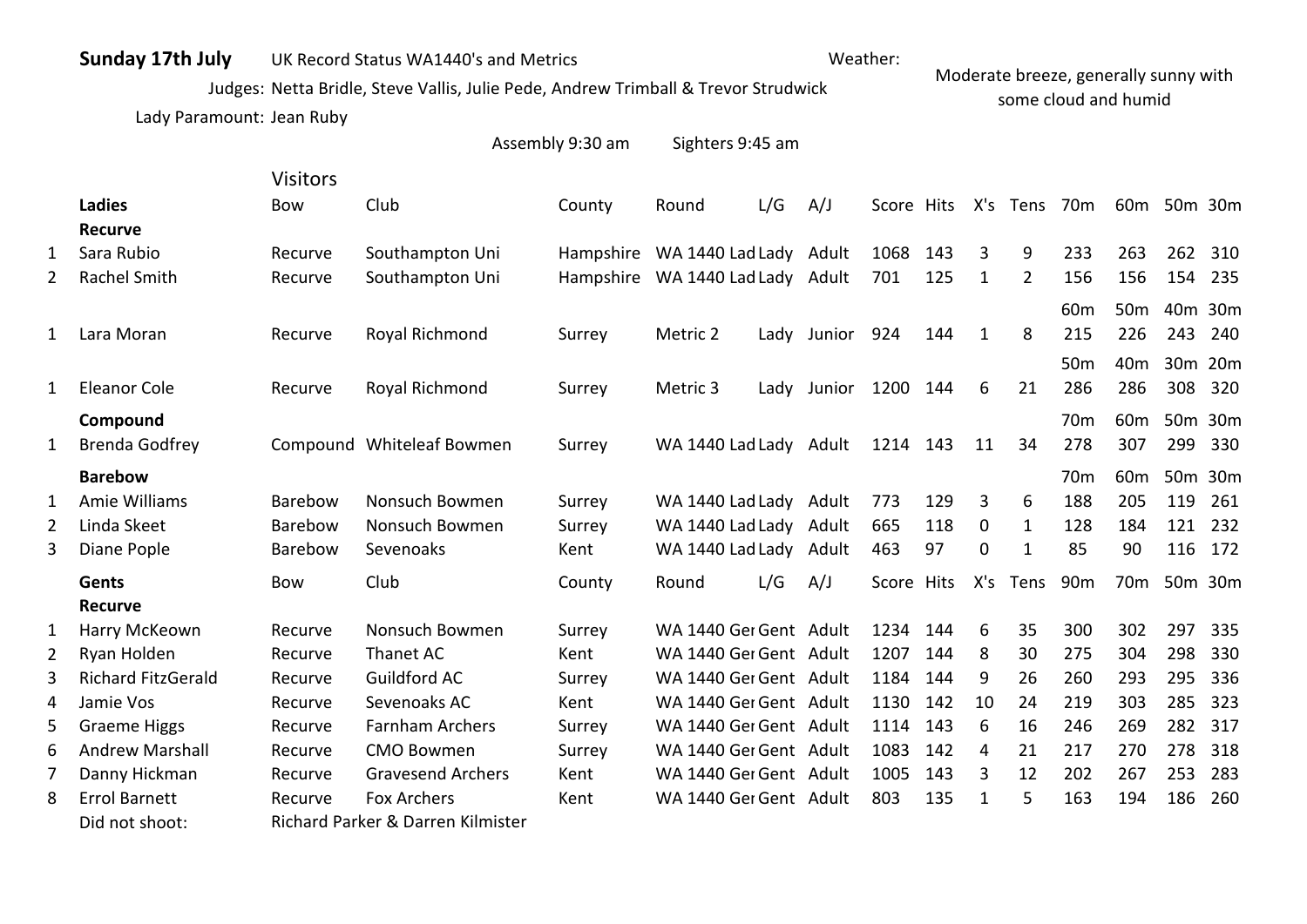| Compound<br>1 Jon White          |         | Compound Bowmen of Petersfield |        | Hampshire WA 1440 Ger Gent Adult |      |        | 1299 | 144 | 13 | 48 | 90 <sub>m</sub><br>301 | 70m<br>320      | 50m 30m<br>333 | -345 |
|----------------------------------|---------|--------------------------------|--------|----------------------------------|------|--------|------|-----|----|----|------------------------|-----------------|----------------|------|
| Longbow                          |         |                                |        |                                  |      |        |      |     |    |    | 90m                    | 70 <sub>m</sub> | 50m 30m        |      |
| 1 Martin Argent                  | Longbow | Nonsuch Bowmen                 | Surrey | WA 1440 Ger Gent Adult           |      |        | 566  | 105 |    | 2  | 55                     | 128             | 146            | -237 |
| 2 Andrew Murray-Playfair Longbow |         | Royal Richmond                 | Surrey | WA 1440 Ger Gent Adult           |      |        | 524  | 105 |    | 5  | 60                     | 135             | 146            | 183  |
| <b>Barebow</b>                   |         |                                |        |                                  |      |        |      |     |    |    | 90 <sub>m</sub>        | 70 <sub>m</sub> | 50m 30m        |      |
| 1 Spider Coles                   | Barebow | Tonbridge                      | Kent   | WA 1440 Ger Gent Adult           |      |        | 881  | 139 | 2  |    | 169                    | 237             | 191            | -284 |
|                                  |         |                                |        |                                  |      |        |      |     |    |    | 70m                    | 60 <sub>m</sub> | 50m 30m        |      |
| 1 Jared Tong                     | Barebow | <b>CMO</b>                     | Surrey | Metric 1                         | Gent | Junior | 1060 | 144 |    | 15 | 249                    | 257             | 254            | 300  |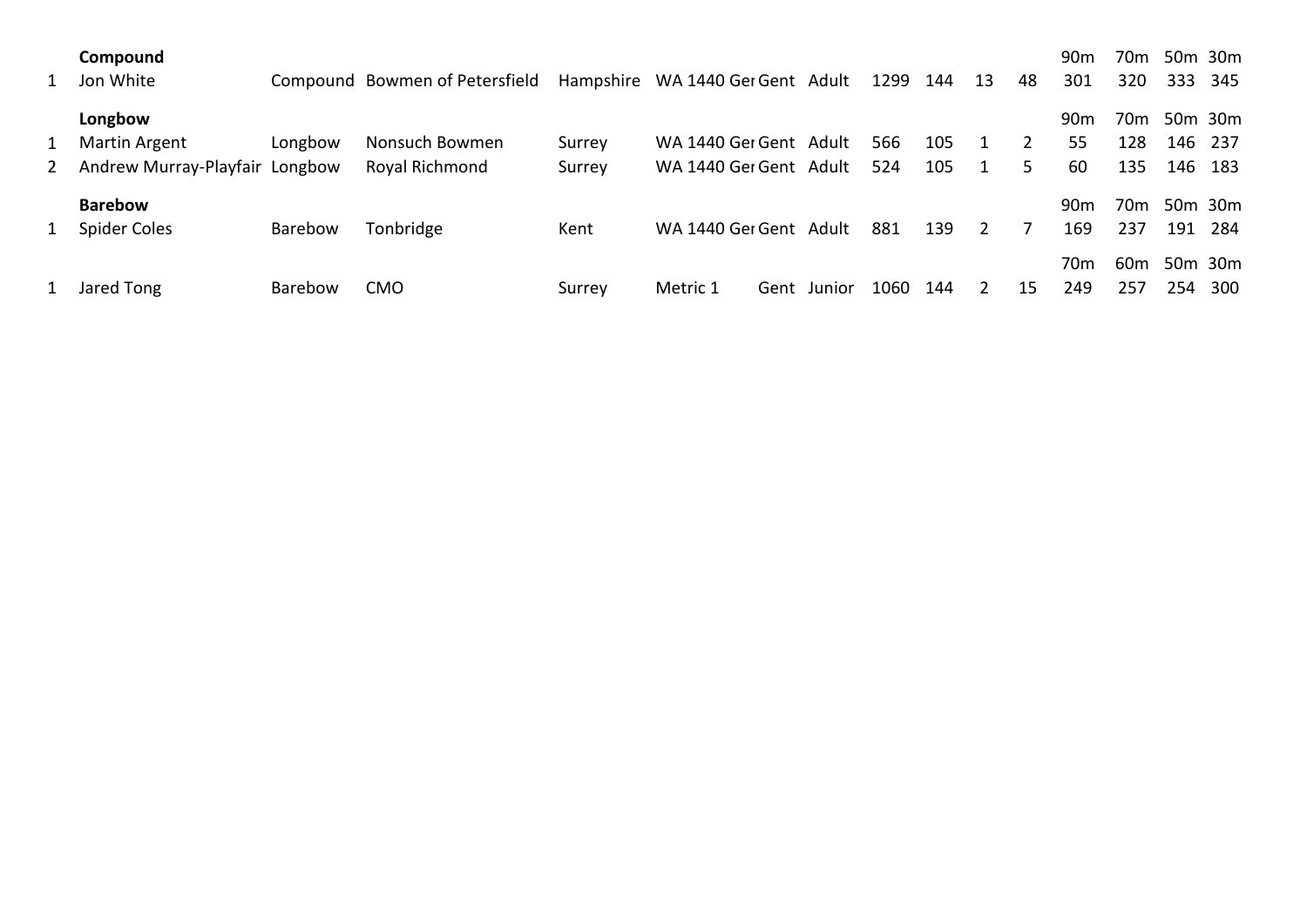|              | Sunday                   |            | <b>Sussex Championships</b> |               |                        |     |                      |             |          |                |                |                 |                 |                 |                                 |
|--------------|--------------------------|------------|-----------------------------|---------------|------------------------|-----|----------------------|-------------|----------|----------------|----------------|-----------------|-----------------|-----------------|---------------------------------|
|              | Ladies<br><b>Recurve</b> | <b>Bow</b> | Club                        | County        | Round                  | L/G | A/J                  | Score Hits  |          |                | X's Tens       | 70m             | 60 <sub>m</sub> |                 | 50m 30m                         |
| $\mathbf{1}$ | Natasha Homer            | Recurve    | <b>Brigthon Bowmen</b>      | <b>Sussex</b> | WA 1440 Lad Lady Adult |     |                      | 1222        | 144      | 7              | 33             | 300             | 305             | 284             | 333                             |
| 2            | Petra Ginman             | Recurve    | Ditchling AC                | <b>Sussex</b> | WA 1440 Lad Lady Adult |     |                      | 1218        | 144      | 5              | 20             | 294             | 303             | 295             | 326                             |
| 3            | Sam Hookway              | Recurve    | Eastbourne                  | <b>Sussex</b> | WA 1440 Lad Lady Adult |     |                      | 997         | 141      | $\overline{2}$ | 10             | 227             | 253             | 238             | 279                             |
| 4            | <b>Emma Ferris</b>       | Recurve    | <b>Holbrook Archers</b>     | <b>Sussex</b> | WA 1440 Lad Lady Adult |     |                      | 229         | 35       | 0              | $\mathbf 0$    | 229             | $\mathbf 0$     | $\overline{0}$  | $\mathbf 0$                     |
| 5            | Sue Mangan               | Recurve    | Meridian AC                 | <b>Sussex</b> | WA 1440 Lad Lady Adult |     |                      | $\mathbf 0$ | $\Omega$ | $\Omega$       | $\Omega$       | $\mathbf 0$     | $\mathbf 0$     | $\Omega$        | $\mathbf 0$                     |
|              |                          |            |                             |               |                        |     |                      |             |          |                |                | 60 <sub>m</sub> | 50 <sub>m</sub> | 40 <sub>m</sub> | 30 <sub>m</sub>                 |
| 1            | Jodie Green              | Recurve    | Ditchling AC                | Sussex        | Metric 2               |     | Lady Junior 1113 141 |             |          | 5              | 18             | 254             | 274             | 286             | 299                             |
|              |                          |            |                             |               |                        |     |                      |             |          |                |                | 40 <sub>m</sub> | 30 <sub>m</sub> |                 | 20 <sub>m</sub> 10 <sub>m</sub> |
| 1            | Ella Vinall              | Recurve    | Eastbourne                  | <b>Sussex</b> | Metric 4               |     | Lady Junior          | 1060        | 144      | 6              | 13             | 264             | 261             | 230             | 305                             |
|              | Compound                 |            |                             |               |                        |     |                      |             |          |                |                | 70 <sub>m</sub> | 60 <sub>m</sub> | 50 <sub>m</sub> | 30 <sub>m</sub>                 |
| 1            | Linda Palmer             |            | Compound Bognor Regis       | <b>Sussex</b> | WA 1440 Lad Lady Adult |     |                      | 1292        | 144      | 13             | 45             | 307             | 331             | 315             | 339                             |
| 2            | Kim Taylor               |            | Compound Chichester Bowman  | <b>Sussex</b> | WA 1440 Lad Lady Adult |     |                      | 1279        | 144      | 15             | 38             | 302             | 329             | 316             | 332                             |
| 3            | Jodie Anne Taylor        |            | Compound Chichester Bowman  | <b>Sussex</b> | WA 1440 Lad Lady Adult |     |                      | 1232 144    |          | 8              | 26             | 298             | 310             | 298             | 326                             |
|              |                          |            |                             |               |                        |     |                      |             |          |                |                | 50 <sub>m</sub> | 40 <sub>m</sub> | 30 <sub>m</sub> | 20m                             |
| 1            | Zara Green               |            | Compound Ditchling AC       | <b>Sussex</b> | Metric 3               |     | Lady Junior          | 1102 144    |          | 6              | 25             | 217             | 293             | 282             | 310                             |
|              |                          |            |                             |               |                        |     |                      |             |          |                |                | 40 <sub>m</sub> | 30 <sub>m</sub> |                 | 20m 10m                         |
| 1            | <b>Holly Hunter</b>      |            | Compound Bayeux Bowman      | Sussex        | Metric 4               |     | Lady Junior          | 1362        | 143      | 31             | 82             | 329             | 352             | 338             | 343                             |
| 2            | Freya Lewis-Millar       |            | Compound Eastbourne         | <b>Sussex</b> | Metric 4               |     | Lady Junior          | 1307        | 144      | 17             | 50             | 304             | 335             | 332             | 336                             |
|              | Longbow                  |            |                             |               |                        |     |                      |             |          |                |                | 70 <sub>m</sub> | 60 <sub>m</sub> |                 | 50m 30m                         |
| 1            | Mandy Linn               | Longbow    | <b>Chichester Bowman</b>    | <b>Sussex</b> | WA 1440 Lad Lady Adult |     |                      | 540         | 108      | $\mathbf{1}$   | $\overline{2}$ | 78              | 152             | 115             | 195                             |
| 2            | Karen Homewood           | Longbow    | <b>Friars Gate Archers</b>  | <b>Sussex</b> | WA 1440 Lad Lady Adult |     |                      | 530         | 102      | $\mathbf{1}$   | 4              | 87              | 147             | 76              | 220                             |
|              |                          |            |                             |               |                        |     |                      |             |          |                |                | 60 <sub>m</sub> | 50 <sub>m</sub> | 40 <sub>m</sub> | 30 <sub>m</sub>                 |
| 1            | Shayla Cosham            | Longbow    | Eastbourne                  | <b>Sussex</b> | Metric 2               |     | Lady Junior          | - 80        | 20       | $\pmb{0}$      | $\mathbf 0$    | 8               | 18              | $\overline{2}$  | 52                              |
|              | <b>Barebow</b>           |            |                             |               |                        |     |                      |             |          |                |                |                 |                 |                 |                                 |
| 1            | Lyn Hill                 | Barebow    | Newhaven AC                 | <b>Sussex</b> | WA 1440 Lad Lady Adult |     |                      | 671         | 123      | $\overline{2}$ | 7              | 177             | 172             | 124             | 198                             |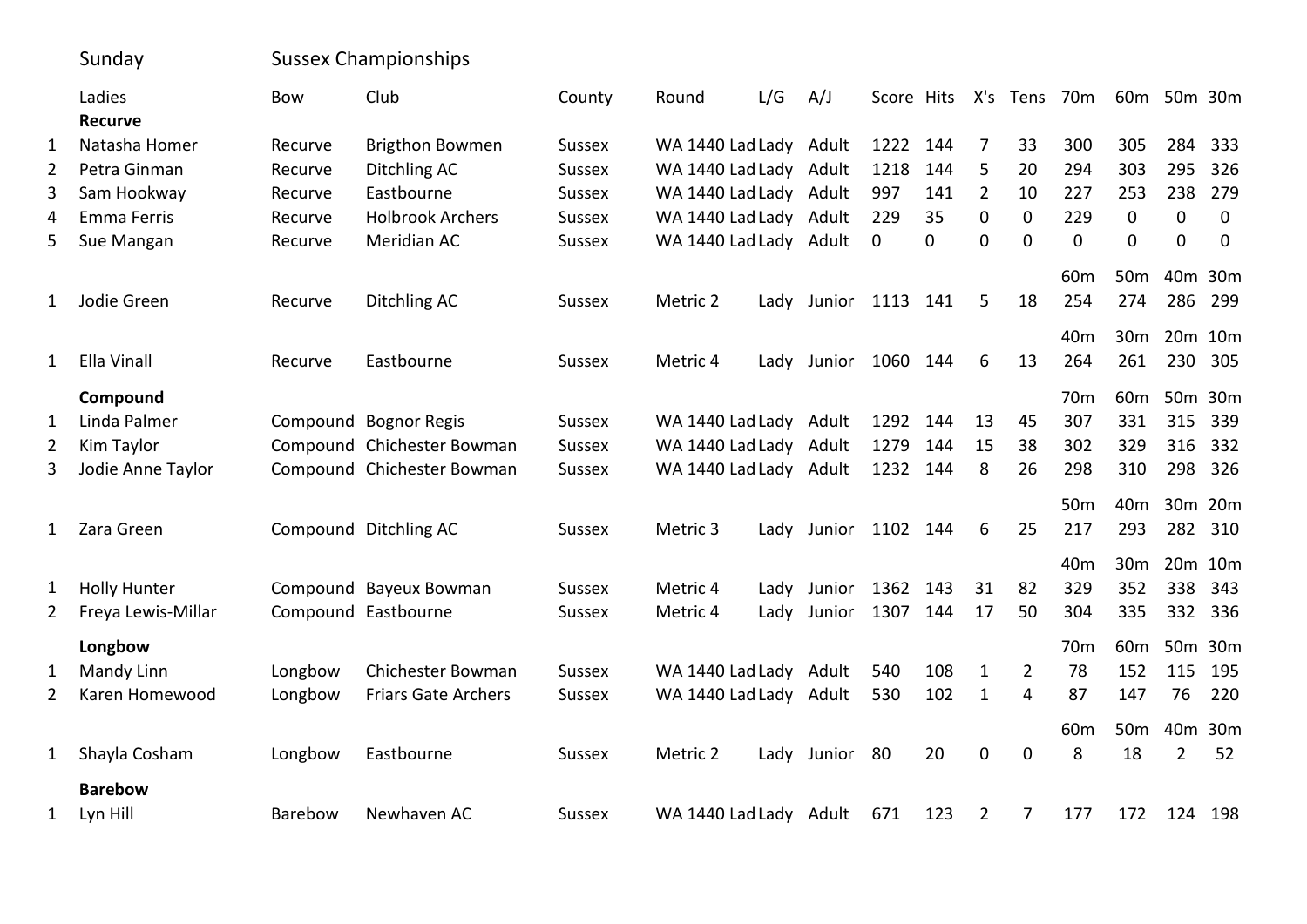|                | <b>Gents</b>                                   | <b>Bow</b>     | Club                                          | County        | Round                  | L/G | A/J         | Score Hits |      | X's      | Tens           | 90 <sub>m</sub> | 70 <sub>m</sub> | 50m 30m |     |
|----------------|------------------------------------------------|----------------|-----------------------------------------------|---------------|------------------------|-----|-------------|------------|------|----------|----------------|-----------------|-----------------|---------|-----|
|                | <b>Recurve</b>                                 |                |                                               |               |                        |     |             |            |      |          |                |                 |                 |         |     |
| 1              | Gergo Deak                                     | Recurve        | <b>COAC</b>                                   | <b>Sussex</b> | WA 1440 Ger Gent Adult |     |             | 1260       | 144  | 16       | 38             | 296             | 318             | 316     | 330 |
| $\overline{2}$ | Gavin Sutherland                               | Recurve        | <b>Worthing AC</b>                            | <b>Sussex</b> | WA 1440 Ger Gent Adult |     |             | 1194       | 144  | 8        | 26             | 281             | 291             | 296     | 326 |
| 3              | Peter Probert                                  | Recurve        | <b>Holbrook Archers</b>                       | <b>Sussex</b> | WA 1440 Ger Gent Adult |     |             | 1091       | 143  | 2        | 15             | 214             | 291             | 272     | 314 |
| 4              | <b>Terry Kennard</b>                           | Recurve        | Worthing AC                                   | <b>Sussex</b> | WA 1440 Ger Gent Adult |     |             | 1089       | 142  | 6        | 18             | 217             | 287             | 270     | 315 |
| 5              | <b>David Coates</b>                            | Recurve        | Chichester Bowmen                             | <b>Sussex</b> | WA 1440 Ger Gent Adult |     |             | 1086       | 144  | 4        | 14             | 213             | 274             | 275     | 324 |
| 6              | <b>Graham Stevens</b>                          | Recurve        | <b>Holbrook Archers</b>                       | <b>Sussex</b> | WA 1440 Ger Gent Adult |     |             | 1070       | 143  | 2        | 12             | 218             | 274             | 275     | 303 |
| 7              | Ben Green                                      | Recurve        | Ditchling AC                                  | <b>Sussex</b> | WA 1440 Ger Gent Adult |     |             | 1066       | 144  | 7        | 16             | 222             | 266             | 264     | 314 |
| 8              | <b>Gareth Thomas Prause</b>                    | Recurve        | <b>Bayeux Bowmen</b>                          | <b>Sussex</b> | WA 1440 Ger Gent Adult |     |             | 1061       | 143  | 6        | 22             | 204             | 259             | 278     | 320 |
| 9              | Paul Taylor                                    | Recurve        | Chichester Bowmen                             | <b>Sussex</b> | WA 1440 Ger Gent Adult |     |             | 1036       | 144  | 6        | 17             | 191             | 270             | 265     | 310 |
| 10             | Kevin Legan                                    | Recurve        | Ditchling AC                                  | <b>Sussex</b> | WA 1440 Ger Gent Adult |     |             | 955        | 138  | 6        | 10             | 147             | 247             | 257     | 304 |
| 11             | <b>Keith Cross</b>                             | Recurve        | Crawley AC                                    | <b>Sussex</b> | WA 1440 Ger Gent Adult |     |             | 950        | 141  | 3        | 10             | 178             | 236             | 229     | 307 |
|                | 12 James Strudwick                             | Recurve        | Crawley AC                                    | <b>Sussex</b> | WA 1440 Ger Gent Adult |     |             | 720        | 123  | 0        | 4              | 150             | 196             | 173     | 201 |
|                | Did not shoot:                                 |                | Iain Charlesworth, Nick Rowe & Robert Cotrell |               |                        |     |             |            |      |          |                |                 |                 |         |     |
|                |                                                |                |                                               |               |                        |     |             |            |      |          |                | 70 <sub>m</sub> | 60 <sub>m</sub> | 50m 30m |     |
|                |                                                | Recurve        |                                               |               | Metric 1               |     | Gent Junior | 1206       | 143  | 9        | 29             | 273             | 303             | 305     | 325 |
| 1              | <b>Chirstopher Cooper</b><br>Marc Charlesworth | Recurve        | <b>Hellingly Archers</b><br>Arundown AC       | Sussex        | Metric 1               |     |             | 1204       | 144  | 11       | 30             | 290             | 308             | 281     | 325 |
| 2              |                                                |                |                                               | <b>Sussex</b> |                        |     | Gent Junior |            |      |          |                |                 |                 |         |     |
|                |                                                |                |                                               |               |                        |     |             |            |      |          |                | 60 <sub>m</sub> | 50 <sub>m</sub> | 40m 30m |     |
| 1              | Tom Marchant                                   | Recurve        | Crawley                                       | <b>Sussex</b> | Metric 2               |     | Gent Junior | 992        | 142  | 4        | $\overline{7}$ | 242             | 243             | 228     | 279 |
|                | Compound                                       |                |                                               |               |                        |     |             |            |      |          |                | 90 <sub>m</sub> | 70 <sub>m</sub> | 50m 30m |     |
| 1              | Gary Cole                                      |                | Compound High Weald                           | <b>Sussex</b> | WA 1440 Ger Gent Adult |     |             | 1345       | 144  | 23       | 71             | 325             | 334             | 339     | 347 |
| $\overline{2}$ | Daniel Allen                                   |                | Compound Chichester Bowmen                    | <b>Sussex</b> | WA 1440 Ger Gent Adult |     |             | 1306       | 144  | 17       | 51             | 311             | 327             | 332     | 336 |
| 3              | <b>Mark Piercy</b>                             |                | Compound Plumpton Bowmen                      | <b>Sussex</b> | WA 1440 Ger Gent Adult |     |             | 1247       | 144  | 10       | 38             | 282             | 310             | 324     | 331 |
| 4              | Pete Mann                                      | Compound THWAC |                                               | <b>Sussex</b> | WA 1440 Ger Gent Adult |     |             | 1226       | 144  | 8        | 37             | 277             | 309             | 303     | 337 |
| 5              | <b>Steve Goodall</b>                           |                | Compound Crawley AC                           | Sussex        | WA 1440 Ger Gent Adult |     |             | 1233       | 144  | 17       | 39             | 263             | 317             | 313     | 340 |
| 6              | John Marchant                                  |                | Compound Crawley AC                           | Sussex        | WA 1440 Ger Gent Adult |     |             | 232        | 34   | $\Omega$ | $\mathbf 0$    | 232             |                 |         |     |
|                | Did not shoot:                                 | Phil Adams     |                                               |               |                        |     |             |            |      |          |                |                 |                 |         |     |
|                |                                                |                |                                               |               |                        |     |             |            |      |          |                |                 |                 |         |     |
|                |                                                |                |                                               |               |                        |     |             |            |      |          |                | 70 <sub>m</sub> | 60 <sub>m</sub> | 50m 30m |     |
|                | Kai Thomas-Prause                              |                | Compound Bayeux Bowman                        | Sussex        | Metric 1               |     | Gent Junior | 1216       | -143 | 13       | 31             | 320             | 320             | 265     | 311 |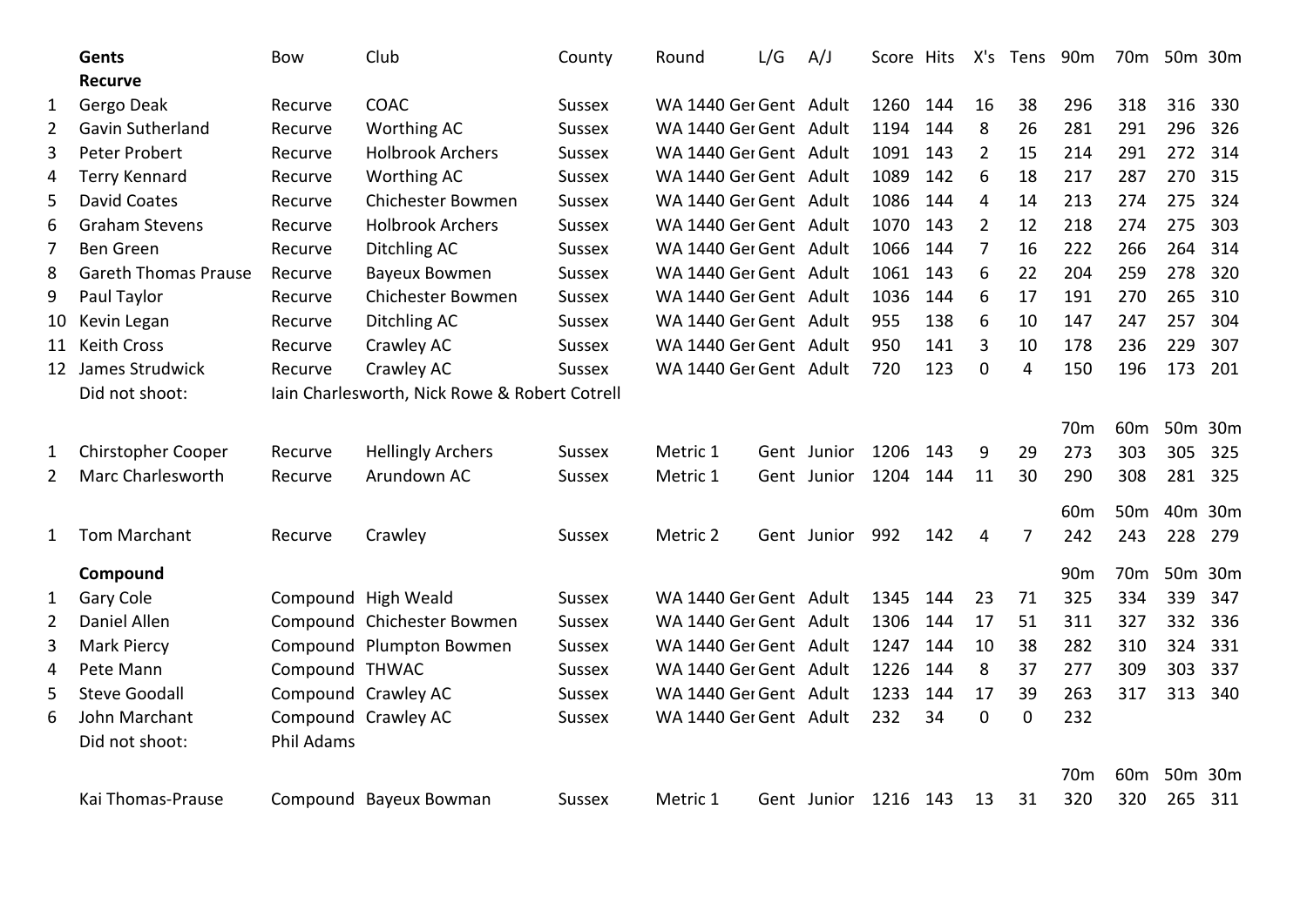|              |                        |                |                          |               |                        |             |      |     |                |                | 60 <sub>m</sub> | 50 <sub>m</sub> | 40m | 30m                             |
|--------------|------------------------|----------------|--------------------------|---------------|------------------------|-------------|------|-----|----------------|----------------|-----------------|-----------------|-----|---------------------------------|
|              | Nathan Thomas          |                | Compound Worthing AC     | <b>Sussex</b> | Metric 2               | Gent Junior | 1376 | 144 | 33             | 91             | 339             | 347             | 343 | 347                             |
| 2            | Jack Legan             |                | Compound Ditchling AC    | <b>Sussex</b> | Metric 2               | Gent Junior | 1242 | 143 | 12             | 38             | 285             | 326             | 307 | 324                             |
|              | Longbow                |                |                          |               |                        |             |      |     |                |                | 90 <sub>m</sub> | 70 <sub>m</sub> |     | 50m 30m                         |
| $\mathbf{1}$ | Chris Ellis            | Longbow        | High Weald               | <b>Sussex</b> | WA 1440 Ger Gent Adult |             | 675  | 122 | 1              | 1              | 116             | 155             | 176 | -228                            |
| 2            | Phil Reay              | Longbow        | Wasps                    | <b>Sussex</b> | WA 1440 Ger Gent Adult |             | 526  | 97  | $\overline{2}$ | $\overline{2}$ | 47              | 104             | 132 | 243                             |
| 3            | Alan Smith             | Longbow        | Newhaven AC              | Sussex        | WA 1440 Ger Gent Adult |             | 503  | 93  | 3              | 5              | 29              | 95              | 128 | 251                             |
| 4            | Paul Campion           | Longbow        | Ditchling AC             | <b>Sussex</b> | WA 1440 Ger Gent Adult |             | 461  | 87  | $\mathbf 0$    | 3              | 39              | 95              | 116 | 211                             |
|              | <b>Barebow</b>         |                |                          |               |                        |             |      |     |                |                | 90 <sub>m</sub> | 70 <sub>m</sub> |     | 50m 30m                         |
| 1            | <b>Herbert Tatnell</b> | <b>Barebow</b> | Newhaven AC              | Sussex        | WA 1440 Ger Gent Adult |             | 903  | 137 | 3              | 6              | 173             | 229             | 224 | 277                             |
|              | Steve Lancaster        | <b>Barebow</b> | <b>Holbrook Archers</b>  | <b>Sussex</b> | WA 1440 Ger Gent Adult |             | 863  | 135 | 6              | 7              | 151             | 206             | 224 | 282                             |
| 3            | Iain Cadle             | Barebow        | Ditchling AC             | Sussex        | WA 1440 Ger Gent Adult |             | 747  | 127 | 2              | 8              | 124             | 220             | 179 | 224                             |
|              |                        |                |                          |               |                        |             |      |     |                |                | 40 <sub>m</sub> | 30 <sub>m</sub> |     | 20 <sub>m</sub> 10 <sub>m</sub> |
|              | <b>Alfie Richards</b>  | <b>Barebow</b> | <b>Hellingly Archers</b> | <b>Sussex</b> | Metric 4               | Gent Junior | 1006 | 142 | 6              | 18             | 201             | 240             | 253 | 312                             |